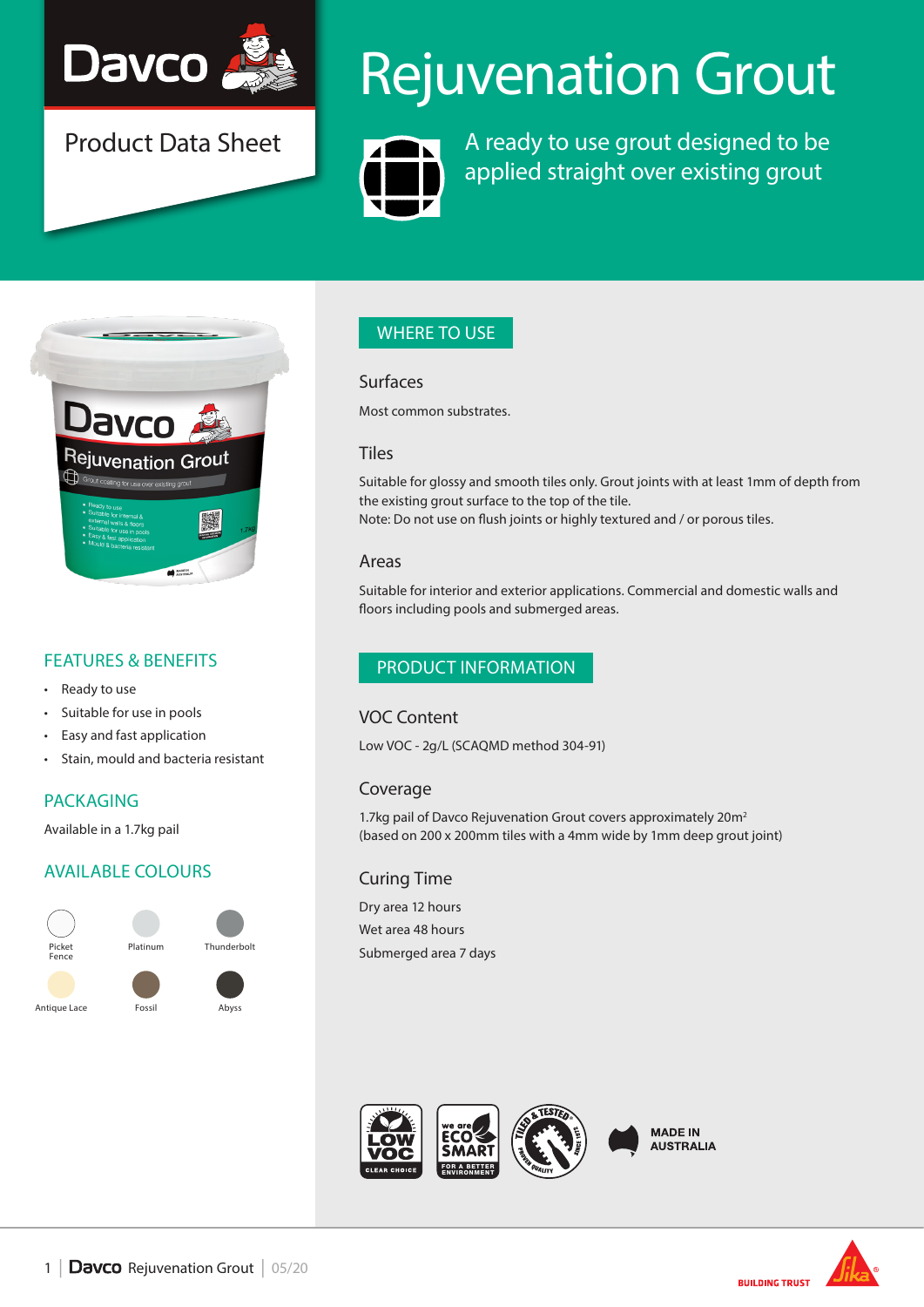

## DIRECTIONS FOR USE

- Test the grout in an inconspicuous area first
- You will need a firm but flexible grout float or squeegee, a large tiler's sponge and a bucket of clean water
- Plan the area to be grouted, you should only grout up to  $1m<sup>2</sup>$ at a time
- Start by working backwards out of corners

## SURFACE PREPARATION

- All surfaces must be installed according to manufacturer's instructions and relevant Australian Standard(s) and be structurally sound, dry, clean and free from movement, oil, grease, wax, sealers, curing compounds, release agents and any other loose or contaminating material
- The tile and grout surface must be thoroughly cleaned with either a mild soap and water mixture or sugar soap mixture. If required, a bristle brush can be used to clean the existing grout joints
- Rinse surface with clean water to ensure there is no residue on the surface and allow the surface to completely dry prior to application of Rejuvenation Grout

## APPLICATION

- 1. Stir thoroughly before use. Apply to the grout joint and using the float or squeegee, spread diagonally across the joint. Ensure you are filling the joint evenly. Only cover 1m² at a time as Rejuvenation Grout will be difficult to clean off once it dries.
- 2. After approximately 5-10 minutes, clean off excess grout and evenly shape the grout joints by laying a damp sponge on the tile surface and lightly wiping in a circular motion.
- 3. Finish the application with a single diagonal wipe to the tile surface with a well wrung sponge. Avoid applying excessive force or repeatedly wiping as this may remove the grout from the joint. If the water in the bucket becomes dirty, replace with clean water.

## Clean-up & Return to Service

• After the grout sets (approx. 30 minutes), some grout haze may still remain on the tiles. With clean water and a very well wrung sponge, wipe the tile surface in a circular, buffing motion, avoiding the grout joints

## **PRECAUTIONS**

### Safety

- SDS is available from www.davcoaustralia.com.au
- It is recommended that applicators wear PVC or similar gloves and safety goggles while handling this product
- Keep out of reach of children. If eye contact occurs, rinse with cool water. If ingested get immediate medical assistance

### General

- Do not apply in temperatures above 35ºC or below 5ºC
- In cool and / or humid conditions, allow longer setting times

### Specific

- Rejuvenation Grout is not recommended for use on highly textured or porous tiles due to its high bond strength
- Existing grout must be at least 1mm below the surface of the tile, allowing sufficient depth for the Rejuvenation Grout to bond to the grout joint
- Alternatively rake out sufficient grout to allow 1mm depth
- Do not allow the Rejuvenation Grout to skin / dry out in the tub. Always replace the plastic film after use
- Do not use acidic cleaners on Rejuvenation Grout
- When used in pools the pH of the water must remain between 6 and 8
- For other uses not mentioned in these instructions, please contact Sika Australia